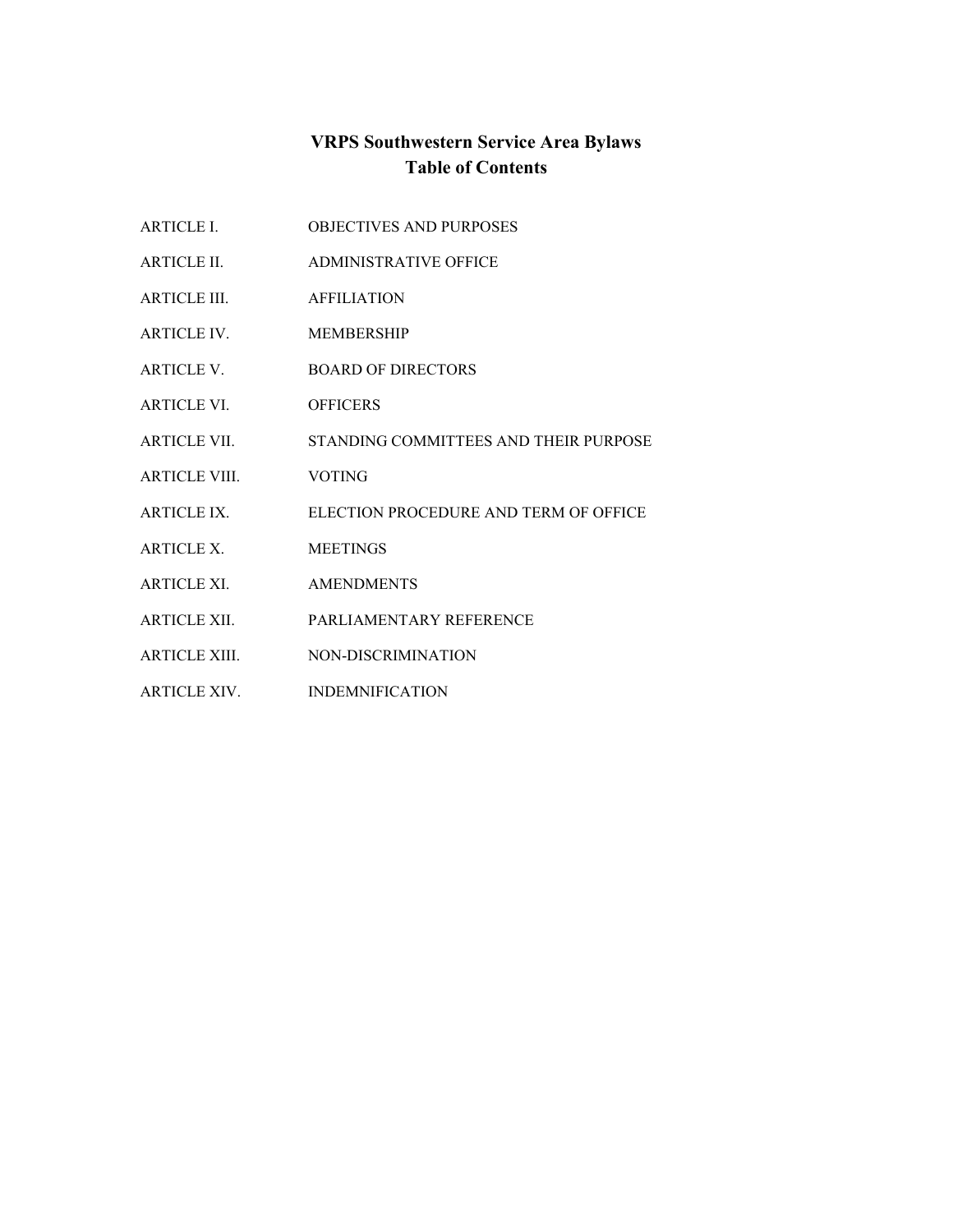## **BYLAWS OF THE SOUTHWESTERN SERVICE AREA OF VIRGINIA RECREATION AND PARK SOCIETY, INC.**

#### **ARTICLE I** OBJECTIVES AND PURPOSES

Section 1. The objectives of the service area shall be adhered to strictly, as contained in the VRPS Charter of Incorporation, and shall be confined to the special pursuits and purposes therein, and shall be at all times in compliance with the requirements of Section 501 (c) (6) of the Internal Revenue Code.

### **ARTICLE II** ADMINISTRATIVE OFFICE

Section 1. The Board of Directors shall determine the location of the administrative office.

### **ARTICLE III** AFFILIATION

- Section 1. This organization shall be affiliated with the Virginia Recreation and Park Society and the National Recreation and Park Association.
- Section 2. The organization may affiliate with other organizations by majority vote of the Board of Directors.

### **ARTICLE IV** MEMBERSHIP

- Section 1. Any individual who is employed directly in the delivery of leisure services and a member of VRPS shall be entitled to all privileges of the Service Area
- Section 2. Board/Commission: Any individual presently serving on leisure services board or commission and a member of VRPS shall be entitled to all privileges of the Society.
- Section 3. Associate: Any individual not eligible for or not desiring professional membership and a member of VRPS shall be entitled to all privileges of the Service Area.
- Section 4. Student: Any individual currently enrolled in a college or university as a candidate for a degree in the leisure services field of study who does not qualify for professional membership and a member of VRPS shall be entitled to all privileges of the Service Area.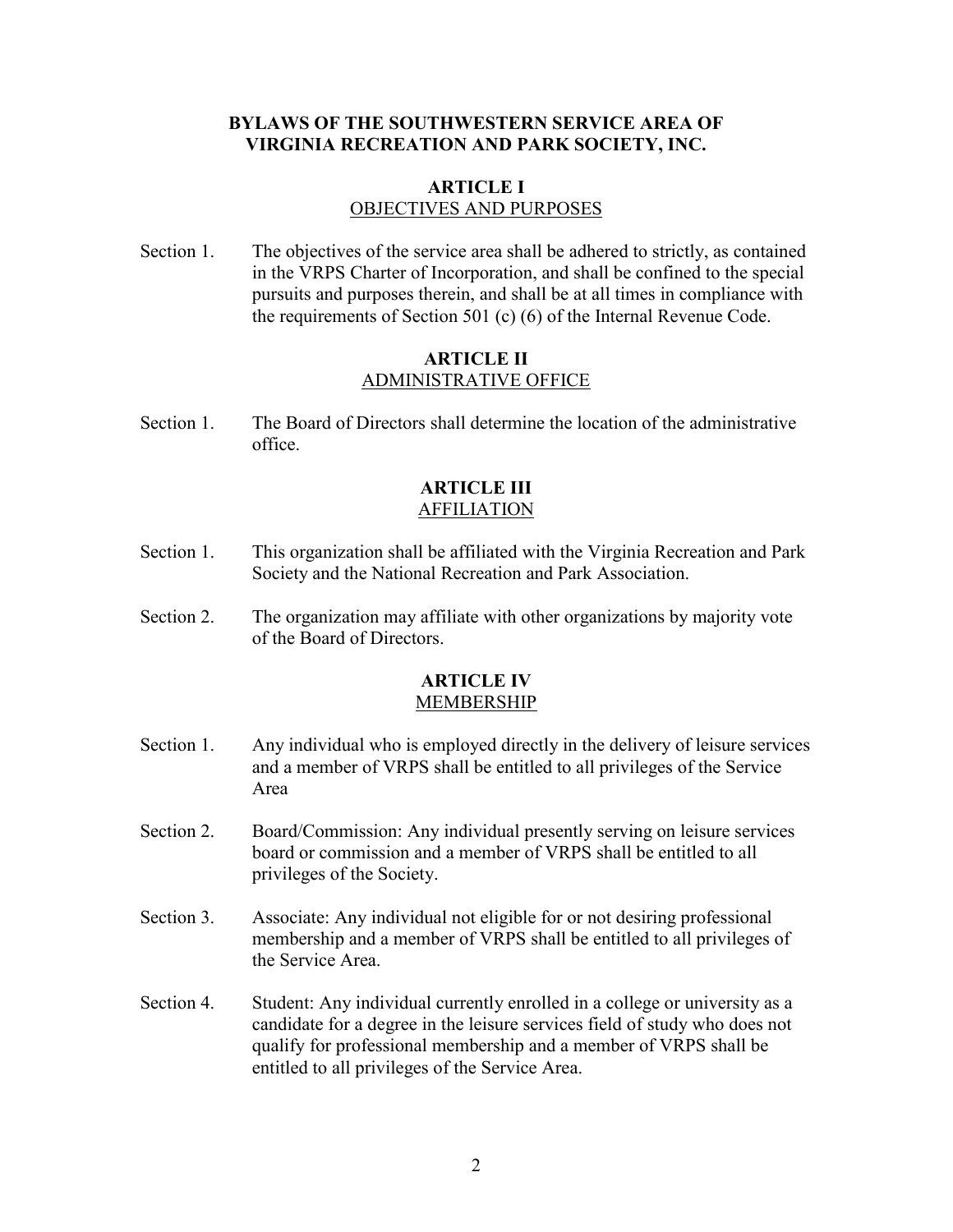Section 5. Retired Professional: Any individual who has retired from a professional membership status shall be entitled to all privileges of the Service Area.

## **ARTICLE V** BOARD OF Directors

- Section 1. The governing body shall be elected by the Service Area membership and be known as the Board of Directors and shall consist of five at large representatives.
- Section 2. The incoming Board will meet in December, prior to taking official office, for the purpose of electing officers. At this first meeting, the Board of Directors shall elect, from within its membership, a President, Vice President, and Treasurer/Secretary. Each member of the Board of Directors shall be elected for three years or until the successor is elected or appointed according to Section 5. Terms of the Directors shall be staggered. Each director shall have one vote. A Board of Directors member may be represented by a proxy, which must be in writing and recognized by the Board of Directors as the first item of agenda.
- Section 3. It shall be the duty of the Board of Directors to establish policies and procedures within the scope of VRPS Articles of Incorporation and these Bylaws.
- Section 4. The Board of Directors shall record minutes of all meetings.
- Section 5. The Board of Directors shall have the power to fill vacancies of the officers and Board.
- Section 6. The Board of Directors shall approve an annual budget, which shall serve as a guide for all expenditures.
- Section 7. The Board of Directors shall ratify the appointments of all Standing Committee Chairpersons, and Special Committee Chairpersons.
- Section 8. The Board of Directors shall approve the plan of work for all committees, and may invite Committee Chairpersons to attend Directors' meetings regularly or on specific occasions to keep the Board of Directors up-todate on committee actions and plans.

## **ARTICLE VI OFFICERS**

Section 1. The Officers shall be: President, Vice President and Treasurer/Secretary. The Board of Directors shall elect the officers and hold office for one (1) year or until their qualified successors are elected.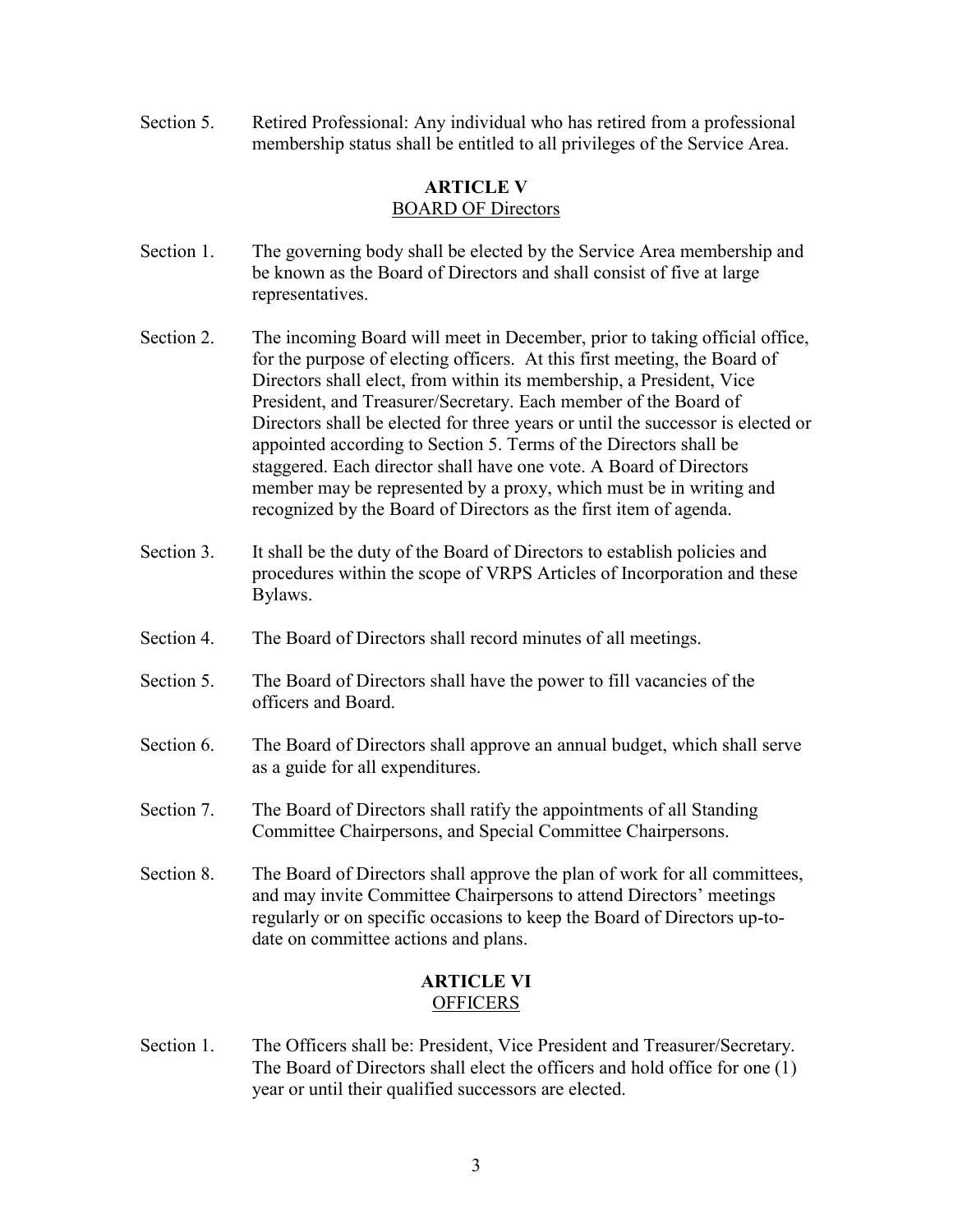- Section 2. The officers of the Service Area shall perform the duties usually performed by such officers and as described in Robert's Rules of Order Newly Revised, together with such duties as shall be described by the Bylaws or by the Board of Directors.
- Section 3. The President of the Service Area shall act as presiding officer for the Board of Directors' meetings and Service Area business meetings; shall call meetings of the Board of Directors as specified in Article X, Section 2, or as requested in writing by two members of the Board of Directors; shall give an annual report at the close of the business year; shall appoint the chairpersons of the standing and other committees, subject to the approval of the Board of Directors; shall serve as an ex-officio member of all committees except the Nominating Committee.
- Section 4. The Vice President of the Society shall be acquainted with the activities of the Service Area and the duties of the President; shall act as presiding officer in the absence of the President.
- Section 5. The Treasurer/Secretary of the Society shall keep original copies of all records of all activities of the Service Area and the Board of Directors and insure that these are placed in safekeeping in the Service Area's administrative office. The Treasurer/Secretary of the Service Area shall assure that the financial obligations of the Service Area are managed in accordance with the adopted procedures for financial controls for the Service Area.

## **ARTICLE VII** STANDING COMMITTEES AND THEIR PURPOSE

Section 1. The Board of Directors shall approve committees annually.

.

- Section 2. The chairpersons of all standing committees shall be appointed by the President and approved by the Board of Directors.
- Section 3. It shall be the duty of each standing committee to make plans for committee functions for the year, submit plans and a budget in writing to the Board of Directors, and carry out the plans as approved.
- Section 4. Special committees may be appointed by the President and approved by the Board of Directors as necessary.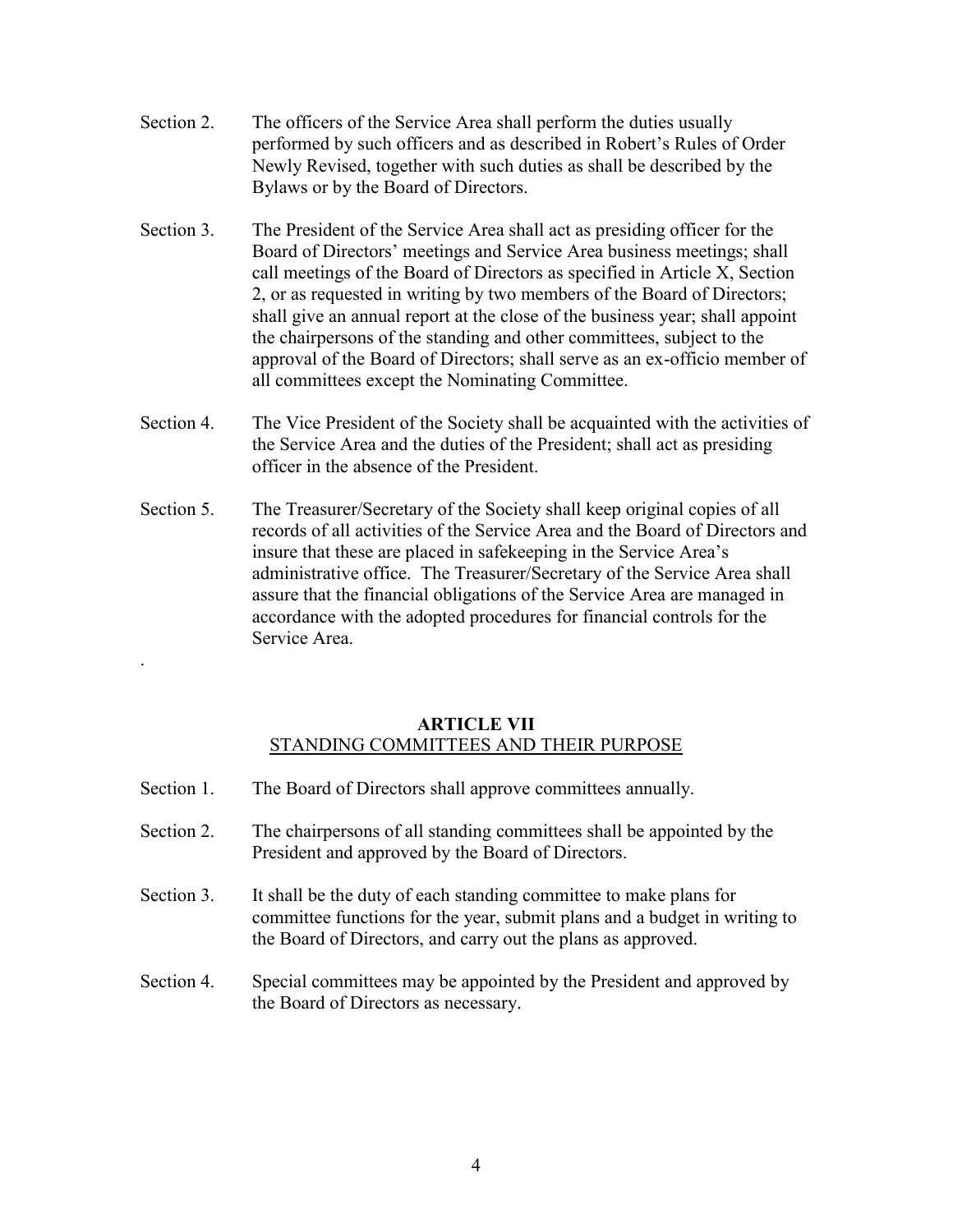## **ARTICLE VIII** VOTING

- Section 1. Service Area Members shall be eligible for voting provided that they are members of VRPS.
- Section 2. Each voting member shall have one (1) vote. In case of voting by mail, voting shall be completed thirty (30) days after ballots are mailed.
- Section 3. Voting members to the Board of Directors will include the five members.

## **ARTICLE IX** ELECTION PROCEDURE AND TERM OF OFFICE

- Section 1. The Nominating Committee shall have three (3) members. One member shall be a member of the Board of Directors and shall serve as a liaison between the Board and the Nominating Committee. With the exception of the Board Liaison, terms of office shall be three years. A committee member must take at least one year off before being re-appointed to the Nominating Committee. Prior to the first Board of Directors meeting of each year, The Nominating Committee shall recommend membership of the Nominating Committee to the Board of Directors for their ratification.
- Section 2. The Nominating Committee shall prepare a slate of candidates to fill vacancies in the five (5) positions of the Board of Directors. A positive vote of two members of the Nominating Committee is required to approve the slate of candidates.
- Section 3. The slate of candidates shall be submitted to the membership a minimum of thirty (30) Calendar days prior to the election.
- Section 4. Voting shall be by secret ballot with a space allocated and marked "write in."
- Section 5. The Nominating Committee shall endeavor to prepare a slate that offers a choice in voting. The nominee or candidate that receives the plurality vote will be declared the winner of the elected office.
- Section 6. The Board of Directors shall officially assume office at the start of the Service Area's business year and shall hold office for a three-year term or until their qualified successors are elected.
- Section 7. The election process shall be completed on one ballot. In case of a tie vote, the Board will decide the winner.

## **ARTICLE X**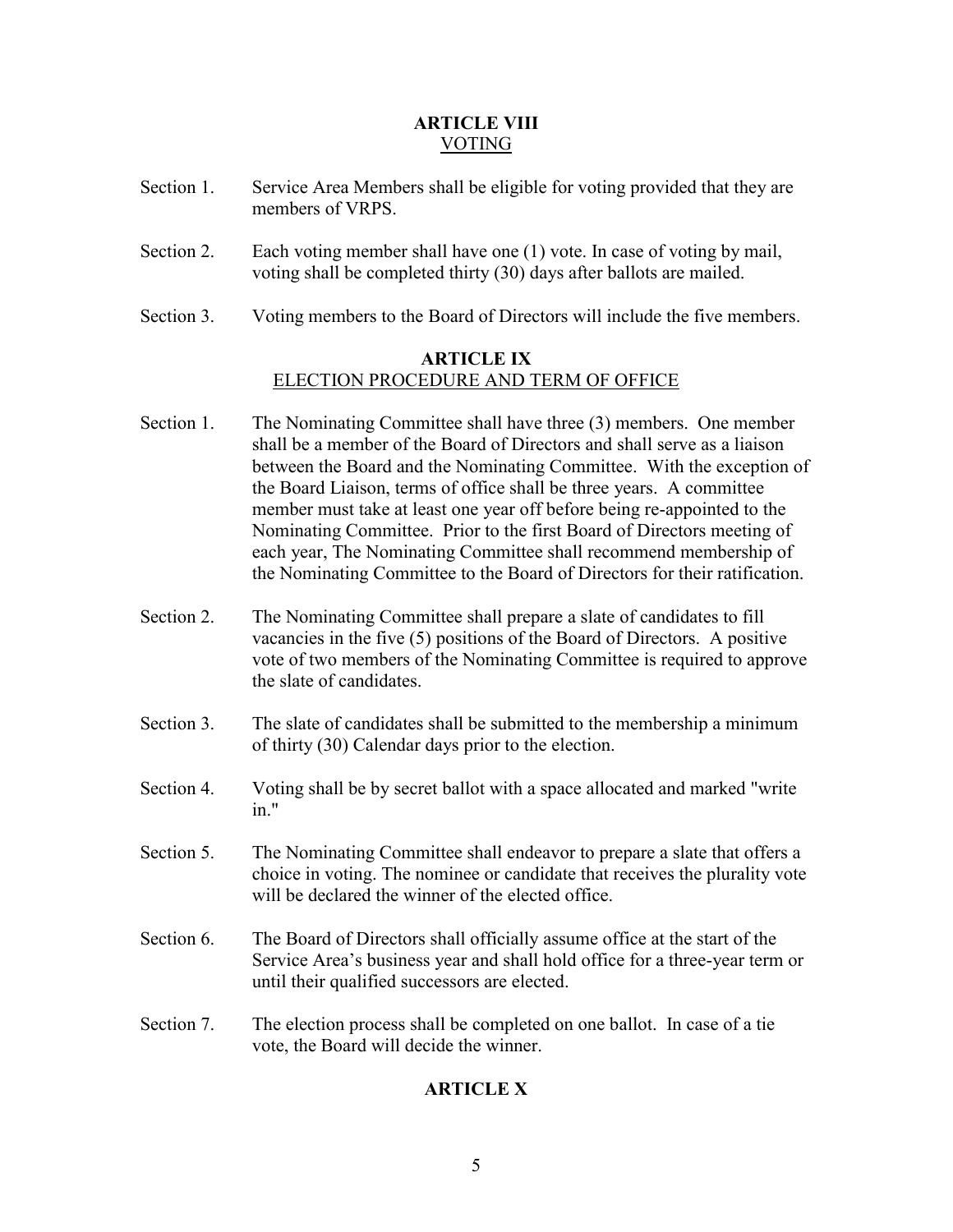#### **MEETINGS**

- Section 1. The place, length, and date, of the Service Area's workshops shall be approved by the Board of Directors.
- Section 2. The Board of Directors shall hold at least three (3) official Board of Directors meetings a year and an agenda shall be distributed to the members of the Board of Directors at least five (5) days before the meeting.
- Section 3. A quorum of the Board of Directors shall consist of a simple majority of the voting membership of the Board of Directors.
- Section 4. The annual business meeting will be held in conjunction with the annual conference.

#### **ARTICLE XI** AMENDMENTS

- Section 1. The ByLaws may be amended with the consent of a two-thirds (2/3) vote of the Board of Directors at a duly constituted meeting.
- Section 2. The ByLaws may also be amended by the voting membership by mail ballot at such time as may be designated by the Board of Directors. All Committee ByLaw Amendments must be approved by the Documents Chair prior to vote of the Committee Members. In the absence of a Documents Chair, amendments must be approved by the Board of Directors. Any approval of the amendments must be by two-thirds (2/3) vote of the membership voting on the issue.
- Section 3. All amendments to the ByLaws of the Service Area heretofore adopted which are in conflict with these ByLaws are hereby expressly rescinded.
- Section 4. The procedure for membership to initiate an amendment is to present to the Board of Directors the signatures of at least ten (10) voting members of the Service Area who support the amendment.

## **ARTICLE XII** PARLIAMENTARY REFERENCE

Section 1. Robert's Rules of Order Newly Revised shall be the parliamentary authority for this Society.